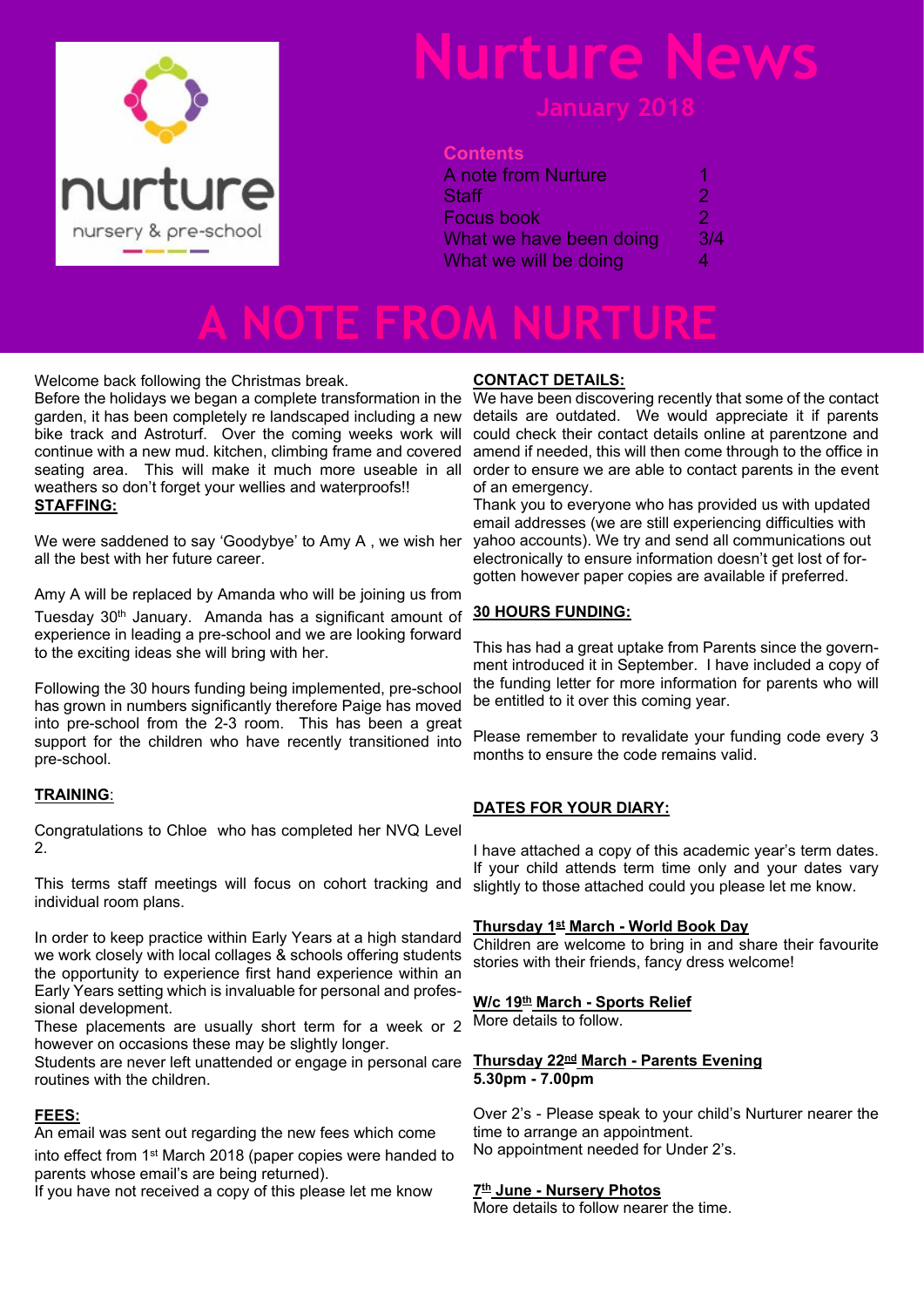

## **Toddler Room**

## **Staff**



**Kayla Room Leader**



**Hannah Deputy Room Leader**



**Chloe**





**Katie Sophie**

**Welcoming you all back into 2018 we have Toddler Room Leader Kayla, Deputy Hannah, Chloe, Katie and Sophie. Congratulations to Chloe on completing her NVQ Level 2.**

### **Our Focus Book this Term**

**This term we will be reading 'Traditional Tales.' Some of these will include: The Three Little Pigs Goldilocks and the Three Bears Little Red Riding Hood Jack and the Beanstalk**

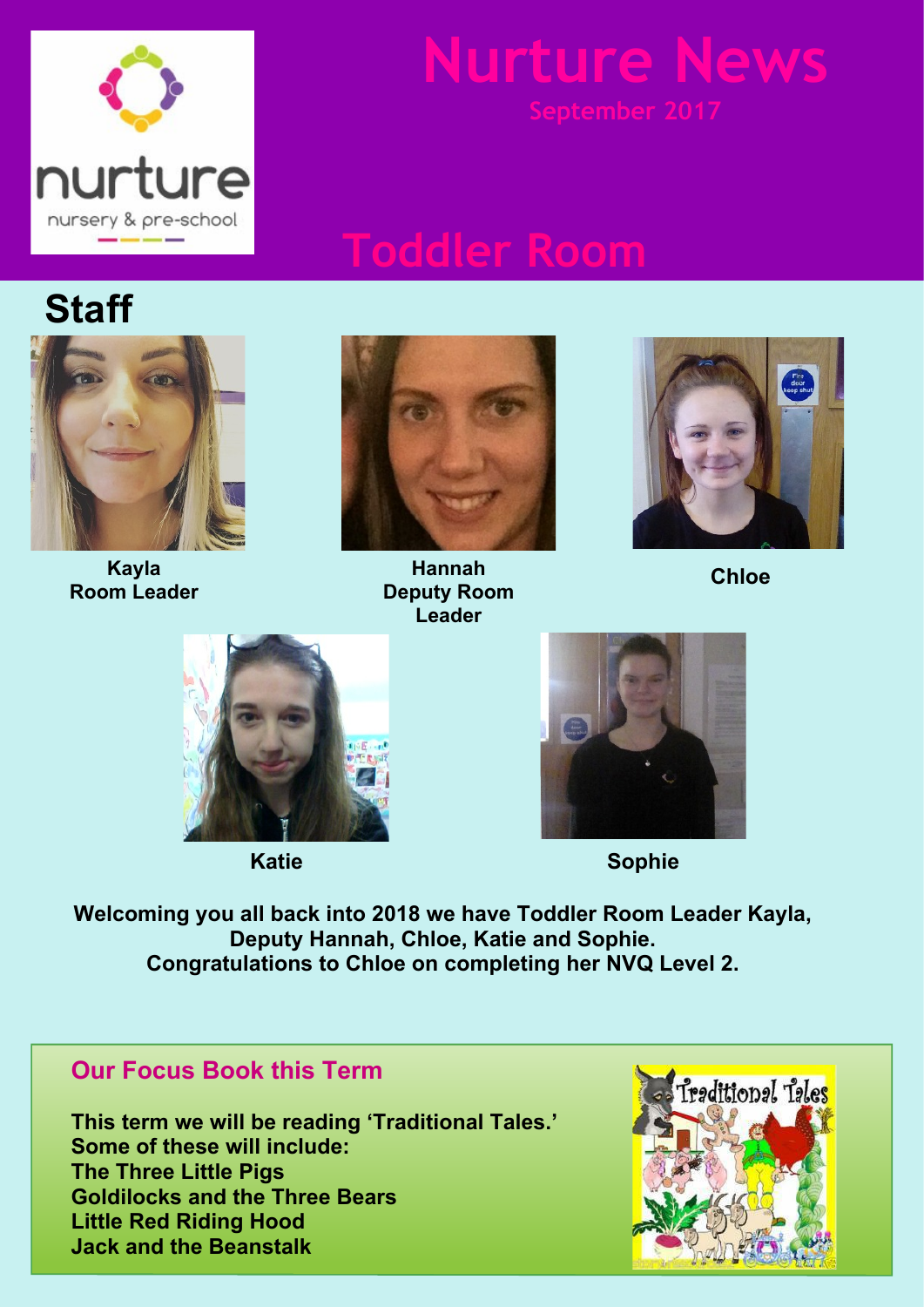

**Toddler Room**

### **What we have been doing in the Toddler Room**

**We had so many festivals towards the end of last year, these included Halloween, Bonfire Night and Christmas! We enjoyed lots of sensory activities, these included pumpkin carving, spooky gloop, edible sparklers, putting up our Christmas decorations and making mince pies! The children loved the Christmas party and we had lots of visitors from parents to a special visit from Father Christmas! We are going to be continuing our celebration of festivals throughout this term, This will include Valentines Day, Chinese New Year, Mother's Day & Easter.**